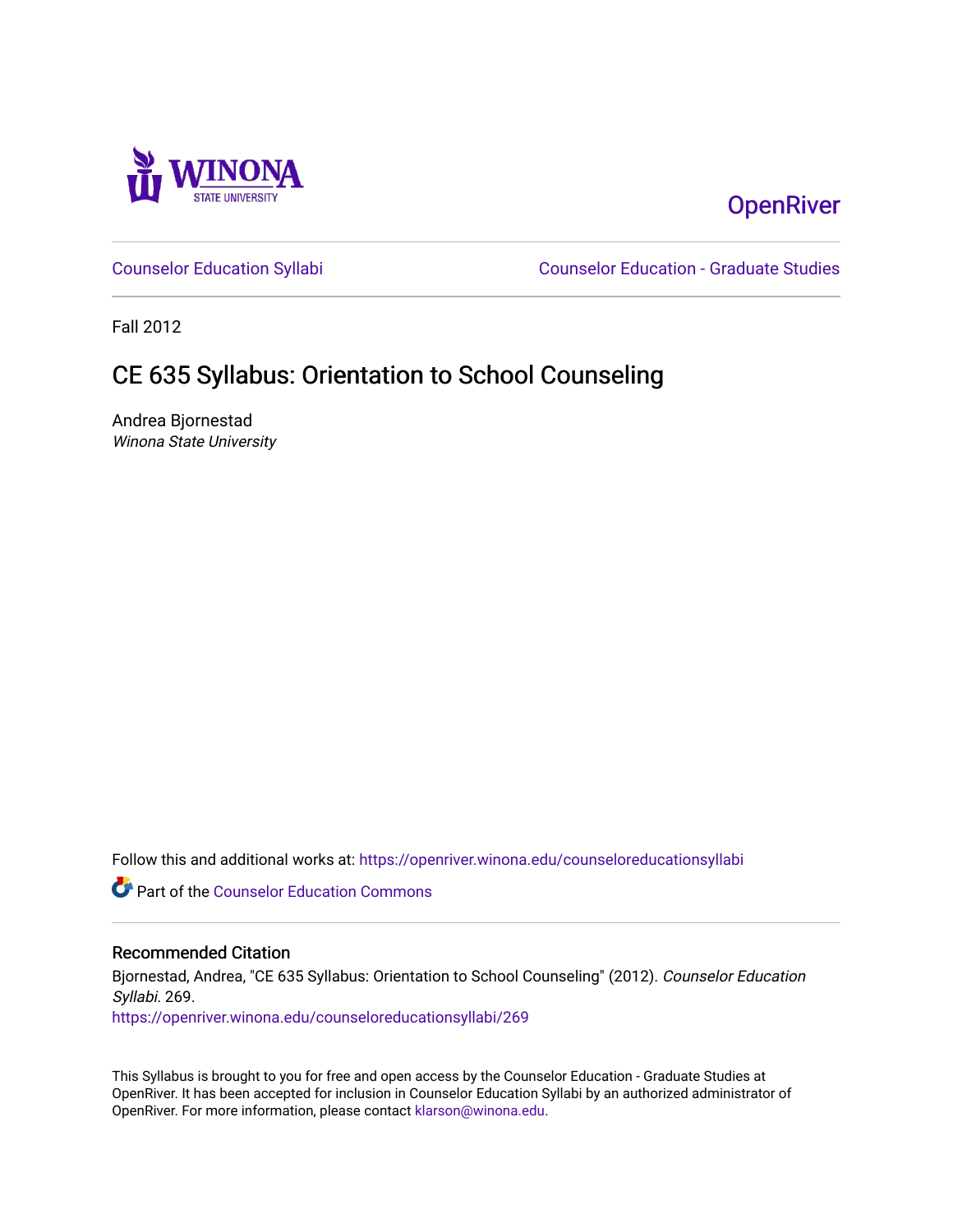**WINONA STATE UNIVERSITY COLLEGE OF EDUCATION COUNSELOR EDUCATION DEPARTMENT Fall 2012 Orientation to School Counseling CE 635 (3 semester hours)**

**Assistant Professor: Andrea Bjornestad, Ph.D., LPC, NCC Email: abjornestad@winona.edu Office Phone: 507-285-7581 Alternate phone: (605) 261-8481 (cell) Office location: East Hall 207 (Rochester) Office hours: Wednesdays 11:00 a.m. – 4:00 p.m.; Thursdays Noon – 5:00 p.m.; or by appointment**

#### **COURSE DESCRIPTION**

Orientation to School Counseling is a graduate level course designed to introduce students to current school counseling models and effective practice. The focus is on practical issues faced by school counselors as they implement an effective school counseling program, work with students, colleagues and families, and manage role responsibilities effectively. The course content will be delivered using a combination of lecture, discussion, experiential activities and individual and group projects. Field-based learning is also an important aspect of this course. Prerequisite: CE 601.

#### **COMMITMENT TO INCLUSIVE EXCELLENCE**

WSU recognizes that our individual differences can deepen our understanding of one another and the world around us, rather than divide us. In this class, people of all ethnicities, genders and gender identities, religions, ages, sexual orientations, disabilities, socioeconomic backgrounds, regions, and nationalities are strongly encouraged to share their rich array of perspectives and experiences. If you feel your differences may in some way isolate you from WSU's community or if you have a need of any specific accommodations, please speak with the instructor early in the semester about your concerns and what we can do together to help you become an active and engaged member of our class and community. (List of campus resources can be found in Appendix A).

# **REQUIRED TEXTS**

Dahir, C. A. & Stone, C. B. (2012). The Transformed School Counselor (2<sup>nd</sup> ed.). Belmont CA: Brooks/Cole Cengage Learning. ISBN 0840034059

American Psychological Association. (2009). Publication manual of the American Psychological Association (6th ed.). Washington, DC: Author.

#### **RECOMMENDED TEXTS**

American School Counselor Association (2005). The ASCA national model: A framework for school counseling programs, second edition. Alexandria, VA: Author. ISBN 1929289022

#### **COURSE OBJECTIVES**

This course will provide the essential learnings necessary for the student to:

1. Identify components of a comprehensive school counseling program that contributes to safe and respectful schools and overall school improvement.

2. Demonstrate leadership and collaborative skills, and explain how they relate to advocacy, social justice action and systemic change.

3. Recognize and begin to follow the ethical and legal expectations of the school counselor.

4. Demonstrate awareness of multicultural considerations in working with special populations and various cultural groups.

5. Design classroom guidance lesson plans, which are developmentally appropriate, preventive or responsive to the needs of particular students, and align to ASCA National standards.

6. Utilize technological resources available to school counselors for individual student planning, career exploration, and college and career transitioning.

7. Identify necessary components of individual counseling sessions and individual student planning sessions.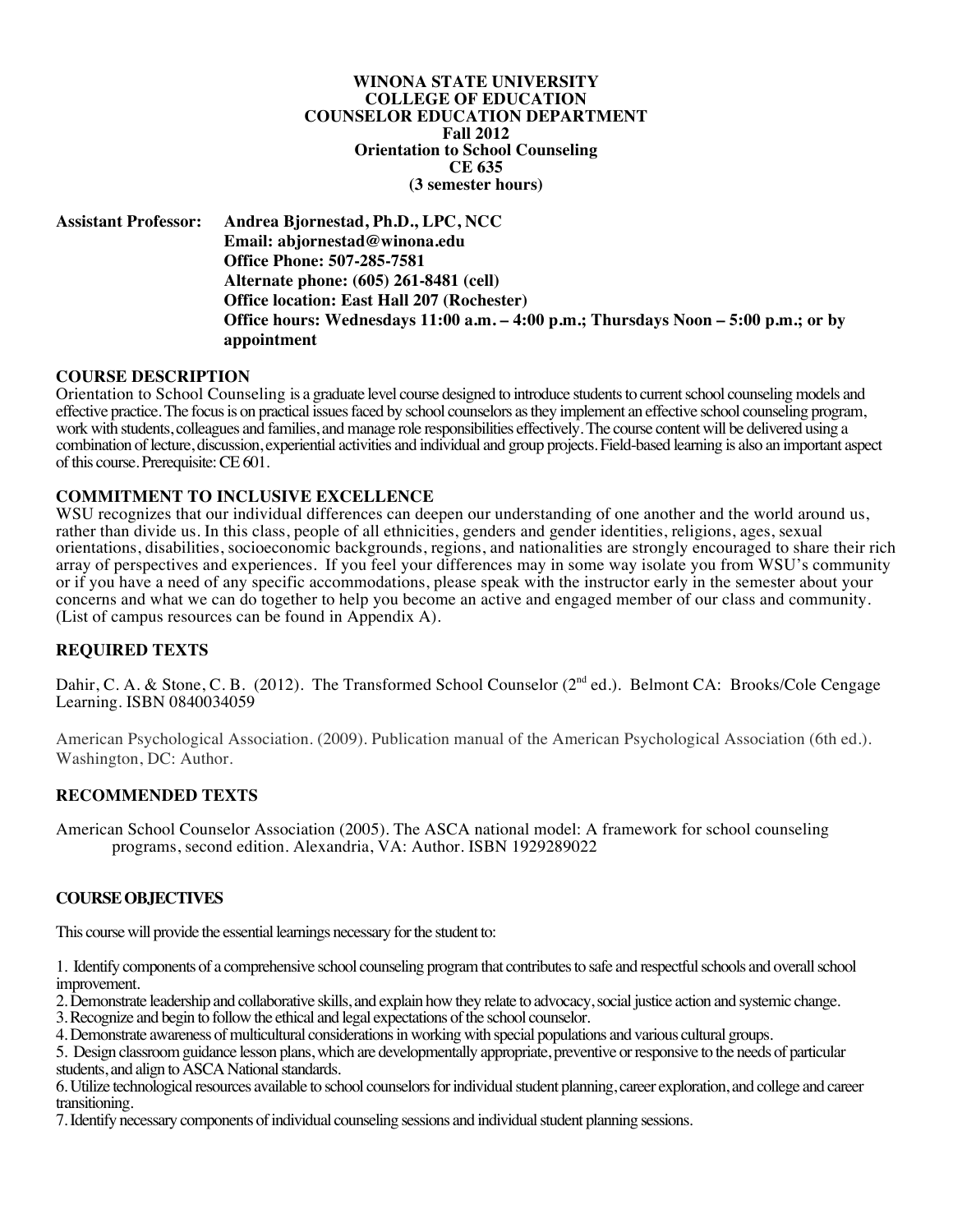8. Describe interventions that are theoretically and empirically based befitting to children and adolescents' common presenting concerns.

9. Discuss the role of the school counselor in various child and adolescent school situations.

10. Articulate the differences among types of support services such as collaboration, consultation and coordination and identify how they are part of a comprehensive school counseling program.

11. Observe current school counseling programs, and discuss observations using critical thinking and solution-focused methods of examination.

# **CACREP STANDARDS**

This course meets or works toward the following competencies for school counseling licensure.

A. Knowledge

1. Knows history, philosophy, and trends in school counseling and educational systems.

2. Understands ethical and legal considerations specifically related to the practice of school counseling.

3. Knows roles, functions, settings, and professional identity of the school counselor in relation to the roles of other professional and support personnel in the school.

4. Knows professional organizations, preparation standards, and credentials that are relevant to the practice of school counseling.

5. Understands current models of school counseling programs (e.g., American School Counselor Association [ASCA] National Model) and their integral relationship to the total educational program.

B. Skills and Practices

1. Demonstrates the ability to apply and adhere to ethical and legal standards in school counseling.

2. Demonstrates the ability to articulate, model, and advocate for an appropriate school counselor identity and program.

C. Knowledge

1. Knows the theories and processes of effective counseling and wellness programs for individual students and groups of students.

2. Knows how to design, implement, manage, and evaluate programs to enhance the academic, career, and personal/social development of students.

D. Skills and Practices

1. Demonstrates self-awareness, sensitivity to others, and the skills needed to relate to diverse individuals, groups, and classrooms.

2. Provides individual and group counseling and classroom guidance to promote the academic, career, and personal/social development of students.

DIVERSITY AND ADVOCACY

# E. Knowledge

1. Understands the cultural, ethical, economic, legal, and political issues surrounding diversity, equity, and excellence in terms of student learning.

2. Identifies community, environmental, and institutional opportunities that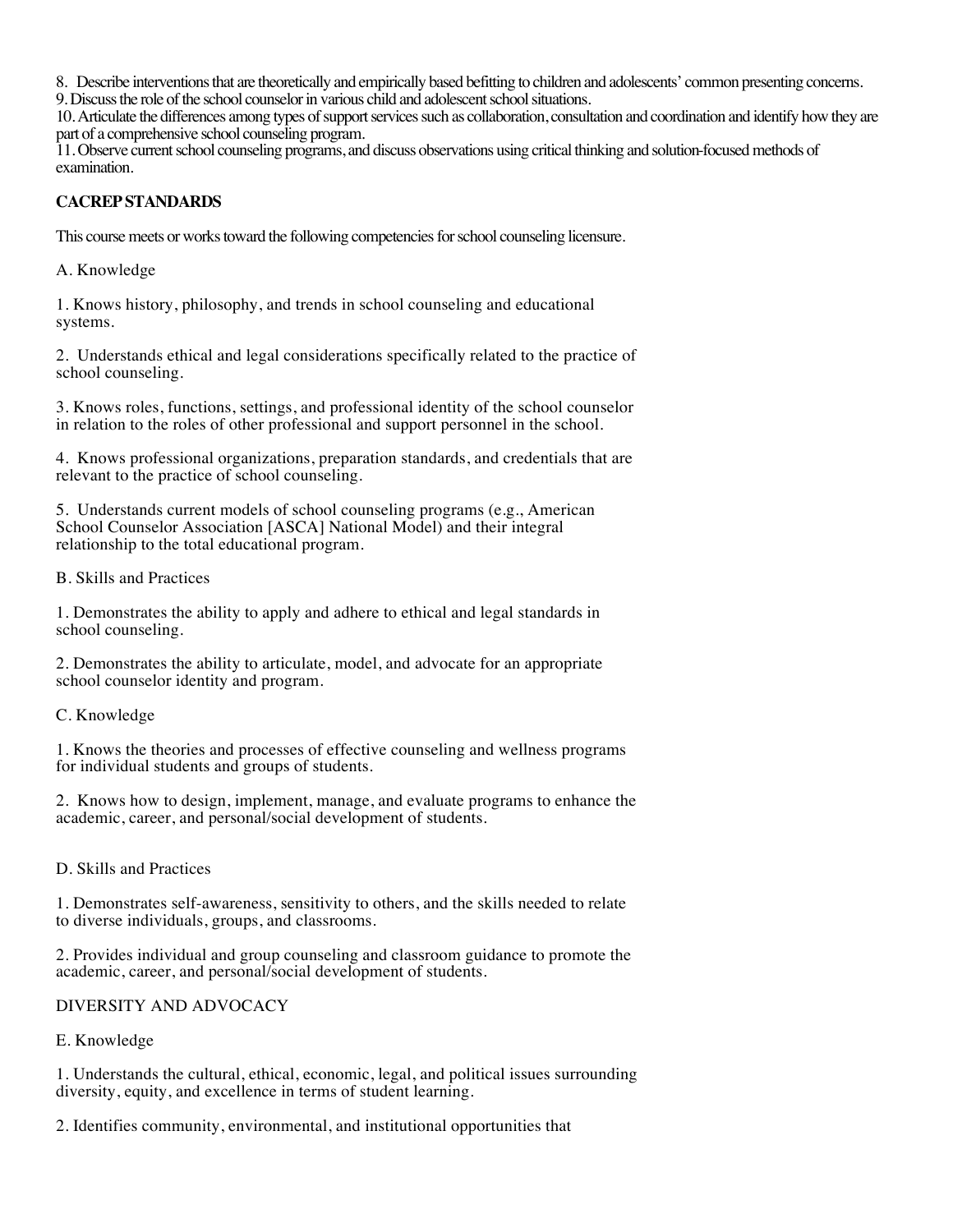enhance—as well as barriers that impede—the academic, career, and personal/social development of students.

3. Understands the ways in which educational policies, programs, and practices can be developed, adapted, and modified to be culturally congruent with the needs of students and their families.

4. Understands multicultural counseling issues, as well as the impact of ability levels, stereotyping, family, socioeconomic status, gender, and sexual identity, and their effects on student achievement.

H. Skills and Practices

3. Analyzes assessment information in a manner that produces valid inferences when evaluating the needs of individual students and assessing the effectiveness of educational programs.

4. Makes appropriate referrals to school and/or community resources.

5. Assesses barriers that impede students' academic, career, and personal/social development.

# RESEARCH AND EVALUATION

I. Knowledge

1. Understands how to critically evaluate research relevant to the practice of school counseling.

2. Knows models of program evaluation for school counseling programs.

3. Knows basic strategies for evaluating counseling outcomes in school counseling (e.g., behavioral observation, program evaluation).

4. Knows current methods of using data to inform decision making and accountability (e.g., school improvement plan, school report card).

J. Skills and Practices

2. Develops measurable outcomes for school counseling programs, activities, interventions, and experiences.

3. Analyzes and uses data to enhance school counseling programs.

# ACADEMIC DEVELOPMENT

K. Knowledge

1. Understands the relationship of the school counseling program to the academic mission of the school.

2. Understands the concepts, principles, strategies, programs, and practices designed to close the achievement gap, promote student academic success, and prevent students from dropping out of school.

3. Understands curriculum design, lesson plan development, classroom management strategies, and differentiated instructional strategies for teaching counseling- and guidance-related material.

COLLABORATION AND CONSULTATION

M. Knowledge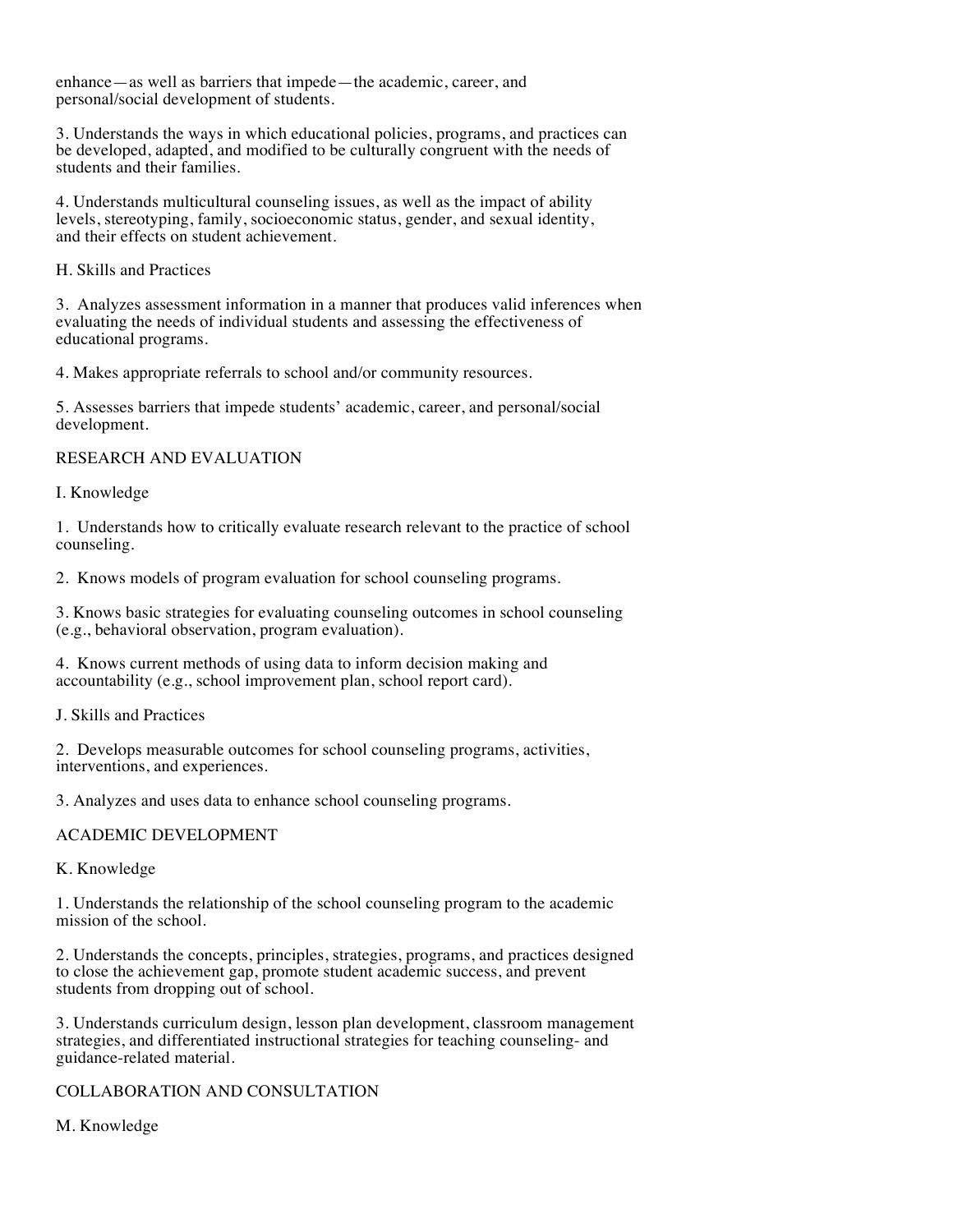1. Understands the ways in which student development, well-being, and learning are enhanced by family-school-community collaboration.

2. Knows strategies to promote, develop, and enhance effective teamwork within the school and the larger community.

O. Knowledge

1. Knows the qualities, principles, skills, and styles of effective leadership.

2. Knows strategies of leadership designed to enhance the learning environment of schools.

3. Knows how to design, implement, manage, and evaluate a comprehensive school counseling program.

4. Understands the important role of the school counselor as a system change agent.

5. Understands the school counselor's role in student assistance programs, school leadership, curriculum, and advisory meetings.

# **COURSE EXPECTATIONS & REQUIREMENTS**

Being prepared for class by reading the assigned material is also part of your professional preparation. This work prepares you by providing you the knowledge you need to confidently face concerns typical in the school counseling field, and strengthens your stamina for the workload required of effective school counselors. Assignments are expected on time. If for some reason, a student has difficulty meeting the course expectations, the student is responsible for notifying the instructor immediately to work out an alternate plan if agreed upon by the instructor and the student.

#### *Attendance and Class Participation*

Attendance is expected. Effective class participation includes respectful, and non-dominating involvement in class discussions, showing initiative and investment in classroom activities, coming to each class prepared to ask questions and share ideas, and engaging in reflective discussion of course readings. Professional conduct is a requirement in the school counseling field, and therefore, it is expected in this course. If you make a professional decision to miss class for any reason, please call or email the instructor as soon as possible. Missing two classes results in a reduction in one letter grade.

#### *Late or Unfinished Assignments*

Late work is not accepted except in extreme circumstances and with prior permission of instructor. IMPORTANT: A grade of Incomplete (I) will not be awarded except under extraordinary circumstances such as prolonged illness. If such circumstances arise, it is the student's responsibility to notify the instructor immediately.

#### *Inclement Weather Policy*

Inclement weather may interfere with class. Always use your best judgment when determining if it is safe to travel. The instructor will notify students of cancellation by 2pm the day of class. Notifications will be made via D2L announcements, the WSU homepage, and email.

#### **COURSE ASSIGNMENTS**

#### *Exams 1 & 2 (50 points each)*

Two exams will be given during the semester. The exams will consist of multiple choice questions, true/false questions, and/or short answer questions.

#### *Field Experience (75 points)*

You will write a 10-12 page paper pertaining to the following field experiences. Your paper should include three sections: factual information/observations, your conceptualization of the experiences, and your professional identity as a school counselor. The paper should be clearly organized, integrate information from your field experiences and readings from text to inform your professional identity, and conclude with implications for your professional practice as a school counselor.

#### *A. Shadow a School Counselor*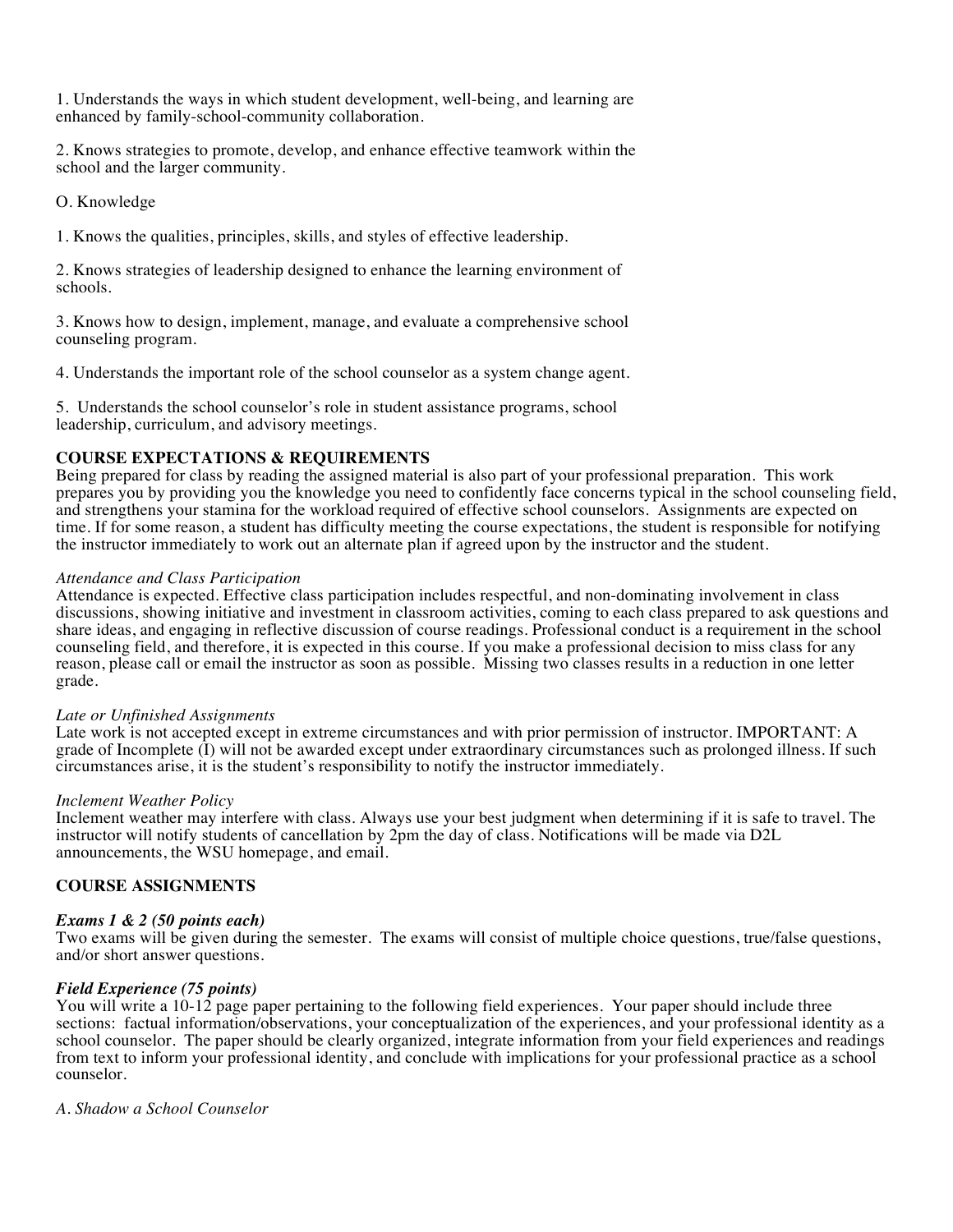Individually schedule a period of at least 4 hours in which you can "shadow" a school counselor at the level you wish to work. Ideally this should be in a 4-hour chunk of time, but you may separate them if necessary. Observe the school setting, the counseling facilities, and the counselor's roles and functions. (Keeping a time log of the counselor and his or her duties during those 4 hours may be helpful to you.) Note both the strengths and concerns present in the school setting/system, and the counseling program.

# *B. Participant Observer in a School Counseling-Related Activity*

With the help of the counselor in the building, following your shadowing experience described above, you will select a school related event, function, or meeting to attend as a participant observer (i.e., you are not responsible for facilitating the event, but rather will be carefully observing, with the option to participate if the participation has been pre-planned with the counselor. Your primary responsibility will be to carefully note the content and process of the activity, with particular attention to its impact on students and their learning, on the school staff, and on the school as a part of a larger community system (e.g., parents, community members, school board). Examples of school related events include, but are not limited to: IEP meetings, child study or multidisciplinary team meetings, staff development meetings, parent-teacher conferences, school board meetings, support groups, school-agency collaboration, after-school tutoring, mentor programs, etc.

# *C. Site Interviews*

Conduct an interview with a school counselor. The topic for each interview is the role of the school counselor, and how the counselor is important to the development and learning of students. Before the interview, make a list of open-ended questions that allow you to gain each person's perspective on the school counselor.

# Example Questions:

1. What is your background education and training that prepared you to be a school counselor? Any specialized

- training (such as play, crisis, etc.)?
- 2. How many years have you served as a school counselor?
- 3. How many school counselors are in your school?
- 4. What is the counselor/student ratio at your school?
- 5. What is/are your favorite, least favorite counseling activities, and why?
- 6. How long are individual and/or group counseling sessions?
- 7. What are the school's expectations regarding the role of the counselor?

8. How does the counselor spend his/her time? If you had to break down your week into percentages, what percentage do you spend in various tasks/activities?

- 9. What are the duties (or job description) of the school counselor? What are your administrative duties if any?
- 10. What is the philosophy or mission statement of the school? How does the counselor contribute to that mission?
- 11. How is the school organized and administered?
- 12. How is the counselor evaluated?
- 13. How is your role as a school counselor different than you expected it to be?
- 14. What is your advice/tips for graduate students preparing to be school counselors?

# *Special Topics Research Paper/Guidance Lessons*

# *Research Paper (50 points)*

Often administrators, parents, and teachers will turn to you when they have a limited understanding of a process (such as 504 or IEP development) or specific student needs. You will find that you will be providing education and training on such topics. This assignment prepares you for your future role in raising awareness and providing training in such areas.

With a partner, you will select a specialty topic (ex: grief, ADHD, cyberbullying, alcohol use, suicide, dyslexia, autism, etc.) and complete a literature review on the topic.

- You must include the following specific topics to include in your literature review:
	- o The issue and its prevalence in schools, with specific populations (e.g. gender, ethnicity, social class, etc.)
	- o The symptoms associated with the issue
	- o Evidence- based interventions for school counselors to utilize when working with students who present with the issue
	- o Interventions that school counselors can present to teachers and/ or parents to assist the student (note specific theoretical orientation regarding interventions)

The length of the paper (including references) should be 8-10 pages. The paper should be written utilizing APA style and must include at least seven scholarly references (not including websites).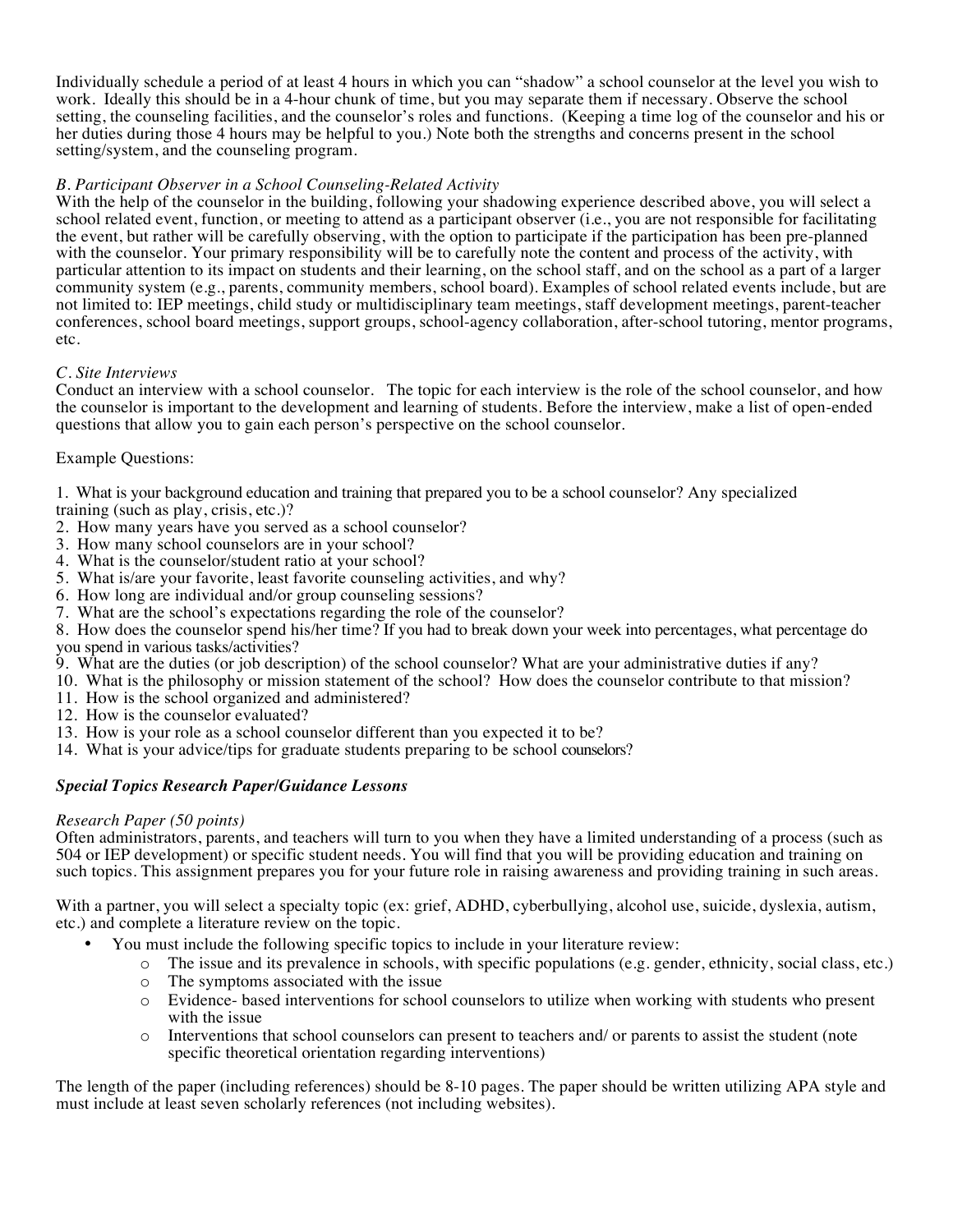# *Guidance Lessons (35 points)*

With your partner, you will design five guidance lessons pertaining to your topic. It is expected that any school counselor could read your lesson plans and implement them in a school setting.

Lesson plans should include the following:

- Specific grade level
- ASCA Standard and Benchmark
- Lesson Title
- Topic Description
- Measurable Objectives (Essential Learnings "The student will..."
- **Materials**
- Activity/Procedure (with adaptations for students needing accommodations)
- Discussion Questions
	- o Content (check for understanding)
	- o Personalization (make it meaningful)
- Plan for assessment
	- o May not be that day, but how will you assess your effectiveness and the student's learning?

#### *Poster Presentation (50 points)*

With your partner, you will design a poster presentation based on your literature review. The poster should appear professional and include key points and interventions from your review. You are encouraged to present your poster at a local, state, or national conference.

| Assignment                 | Points |
|----------------------------|--------|
| Exam 1                     | 50     |
| Exam 2                     | 50     |
| Field Experience           | 75     |
| Research Paper             | 50     |
| Guidance Lessons           | 35     |
| <b>Poster Presentation</b> | 50     |
| <b>Total Points</b>        | 310    |

# GRADING SCALE

| $100-93\%$  | A |
|-------------|---|
| $92 - 86\%$ | B |
| $85-79\%$   | C |
| $78-72\%$   | D |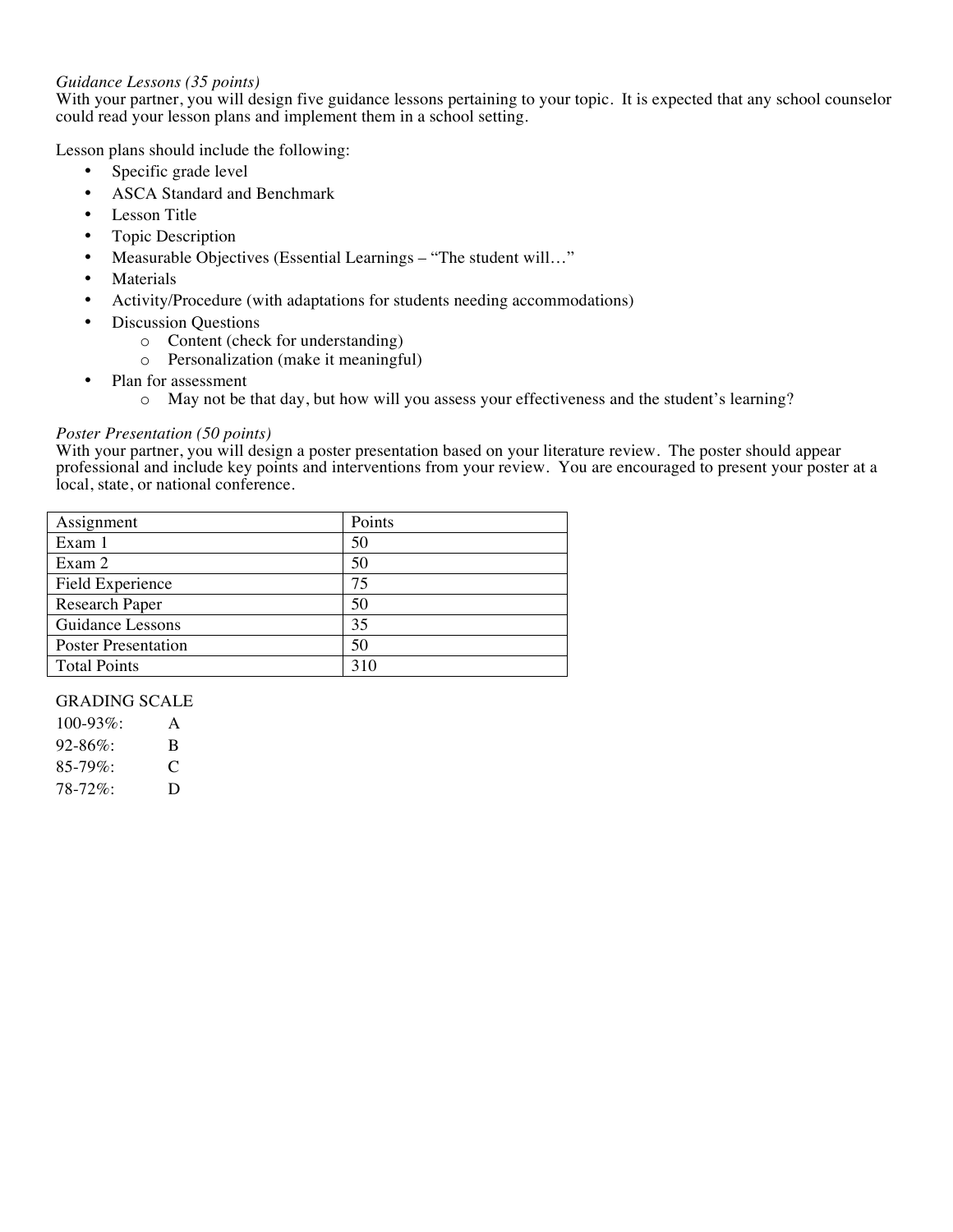|             | Tentative Course Schedule                                 |                    |                  |
|-------------|-----------------------------------------------------------|--------------------|------------------|
| ate         | Topic                                                     | Assigned Reading   | Assignments Due  |
| ugust 30    | New Vision of 21 <sup>st</sup> -Century School Counseling | Dahir & Stone 1    |                  |
| eptember 6  | Counseling Theory; Counseling Practice                    | Dahir & Stone 2, 3 |                  |
| eptember 13 | Ethical Legal & Professional Issues in School             | Dahir & Stone 6    |                  |
|             | Counseling                                                |                    |                  |
| eptember 20 | Leadership & Advocacy                                     | Dahir & Stone 4, 5 |                  |
| eptember 27 | Middle School Counseling Panel; Implementing the          | Dahir & Stone 7    |                  |
|             | <b>ASCA National Model</b>                                |                    |                  |
| ctober 4    | D2L: ASCA National Model Discussion; Work Day             |                    | Field Experience |
|             |                                                           |                    | Paper Due        |
| ctober 11   | High School Counseling Panel; ASCA National               | Dahir & Stone 8    |                  |
|             | Model - Accountability and Data-Driven Decision           |                    |                  |
|             | Making                                                    |                    |                  |
| ctober 18   | Exam 1                                                    |                    | Exam 1           |
| ctober 25   | D2L: Work Day                                             |                    |                  |
| ovember 1   | Creating a Safe, Supportive, and Respective School;       | Dahir & Stone 9,   |                  |
|             | Diversity                                                 | 11                 |                  |
| ovember 8   | Consultation & Collaboration                              | Dahir & Stone 12,  | Bring draft of   |
|             |                                                           | 13                 | research         |
|             |                                                           |                    | paper/guidance   |
|             |                                                           |                    | lessons to class |
| ovember 15  | Career; Working with Special Needs Students               | Dahir & Stone 10,  | Bring draft of   |
|             |                                                           | 14, 15             | research         |
|             |                                                           |                    | paper/guidance   |
|             |                                                           |                    | lessons to class |
| ovember 22  | <b>Poster Presentations</b>                               |                    | Research         |
|             |                                                           |                    | Paper/Poster Due |
| ovember 29  | No Class - Thanksgiving Break                             |                    |                  |
| ecember 6   | Exam 2                                                    |                    | Exam 2           |

# **Tentative Course Schedule**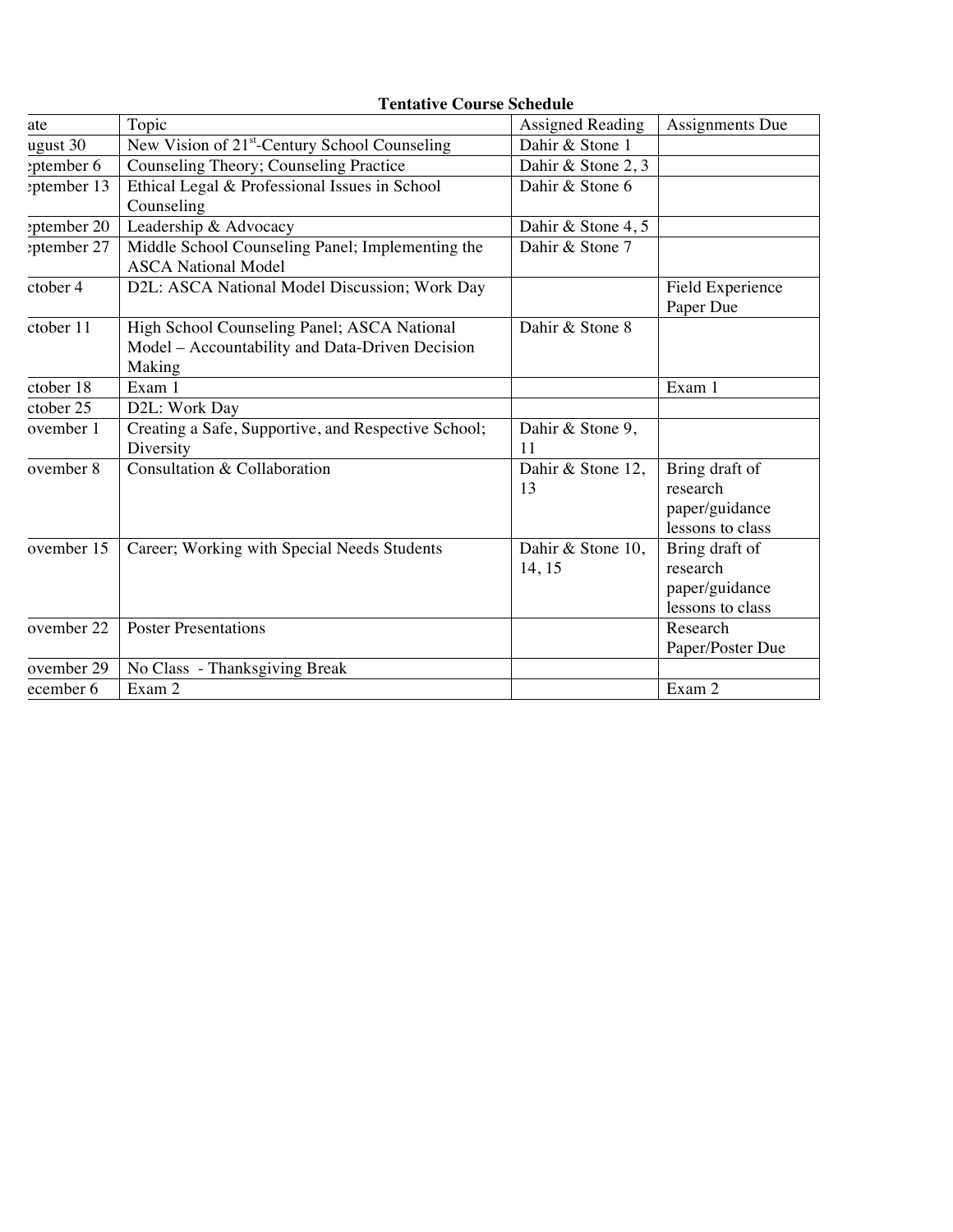# **RUBRICS**

# *FIELD EXPERIENCE PAPER*

| Shadow a school counselor - completed         |  |    |
|-----------------------------------------------|--|----|
| Participant observer in a school counseling   |  |    |
| related activity - completed                  |  |    |
| Site Interview - completed                    |  | 5  |
| Factual Information/Observations              |  | 15 |
| Conceptualizations of the Experiences         |  | 15 |
| Professional Identity as a school counselor   |  | 15 |
| Paper is organized and integrates information |  | 10 |
| from field experiences and readings           |  |    |
| Includes a thorough discussion of             |  | 5  |
| implications for professional practice as a   |  |    |
| school counselor                              |  |    |
| <b>Total Points</b>                           |  | 75 |

# *RESEARCH PAPER*

| Issue is clearly described – prevalence       |  | 5  |
|-----------------------------------------------|--|----|
| indicated                                     |  |    |
| Symptoms associated with the issue were       |  | 5  |
| identified and discussed                      |  |    |
| Evidence- based interventions for school      |  | 15 |
| counselors to utilize when working with       |  |    |
| students who present with the issue were      |  |    |
| described                                     |  |    |
| Interventions that school counselors can      |  | 10 |
| present to teachers and/ or parents to assist |  |    |
| the student were clearly identified and       |  |    |
| discussed. Specific theoretical orientations  |  |    |
| regarding interventions were noted.           |  |    |
| APA style was utilized and appropriate;       |  | 10 |
| Length of paper was appropriate; Scholarly    |  |    |
| references were utilized                      |  |    |
| Paper was organized and free of               |  | 5  |
| grammatical errors, spelling errors, etc.     |  |    |
| <b>Total Score</b>                            |  | 50 |

# *GUIDANCE LESSONS*

| Specific grade level identified         |    |
|-----------------------------------------|----|
| ASCA Standard and Benchmark included    | ി  |
| Topic Description was clearly described | ◠  |
| Objectives were clearly stated and      |    |
| measurable                              |    |
| Activity/Procedure was appropriate for  | 10 |
| grade level and creative                |    |
| Discussion Questions were specific and  | 10 |
| reflected upon content and meaning      |    |
| Plan for assessment was specific and    | 5  |
| appeared to assess effectiveness        |    |
| <b>Total Points</b>                     | 35 |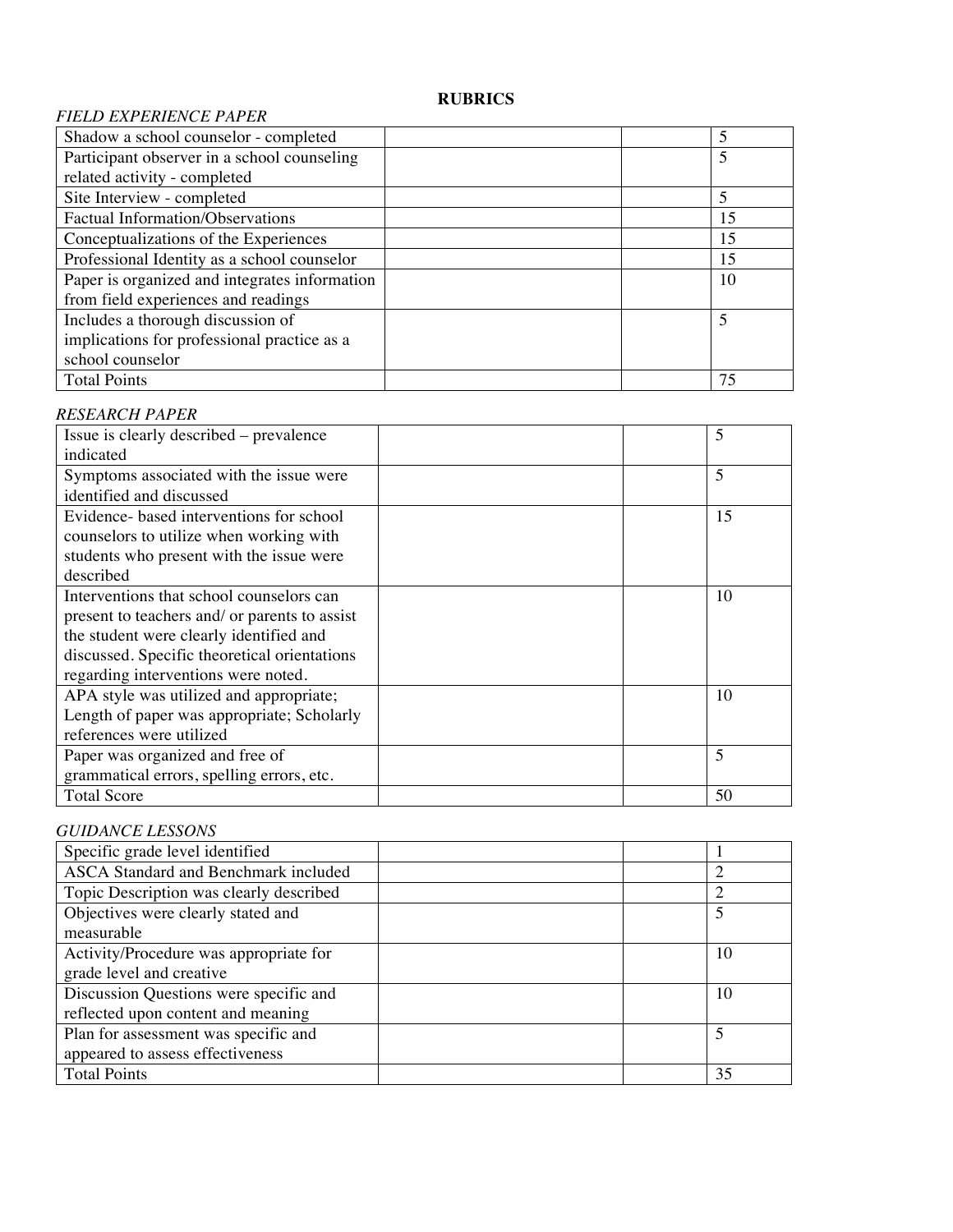# *POSTER PRESENTATION*

| Key points from literature were included  |  | 15 |
|-------------------------------------------|--|----|
| References were cited and APA style was   |  | 10 |
| utilized appropriately                    |  |    |
| Presentation was organized and free of    |  | 10 |
| grammatical errors, spelling errors, etc. |  |    |
| Poster appeared professional and creative |  |    |
| <b>Total Points</b>                       |  | 50 |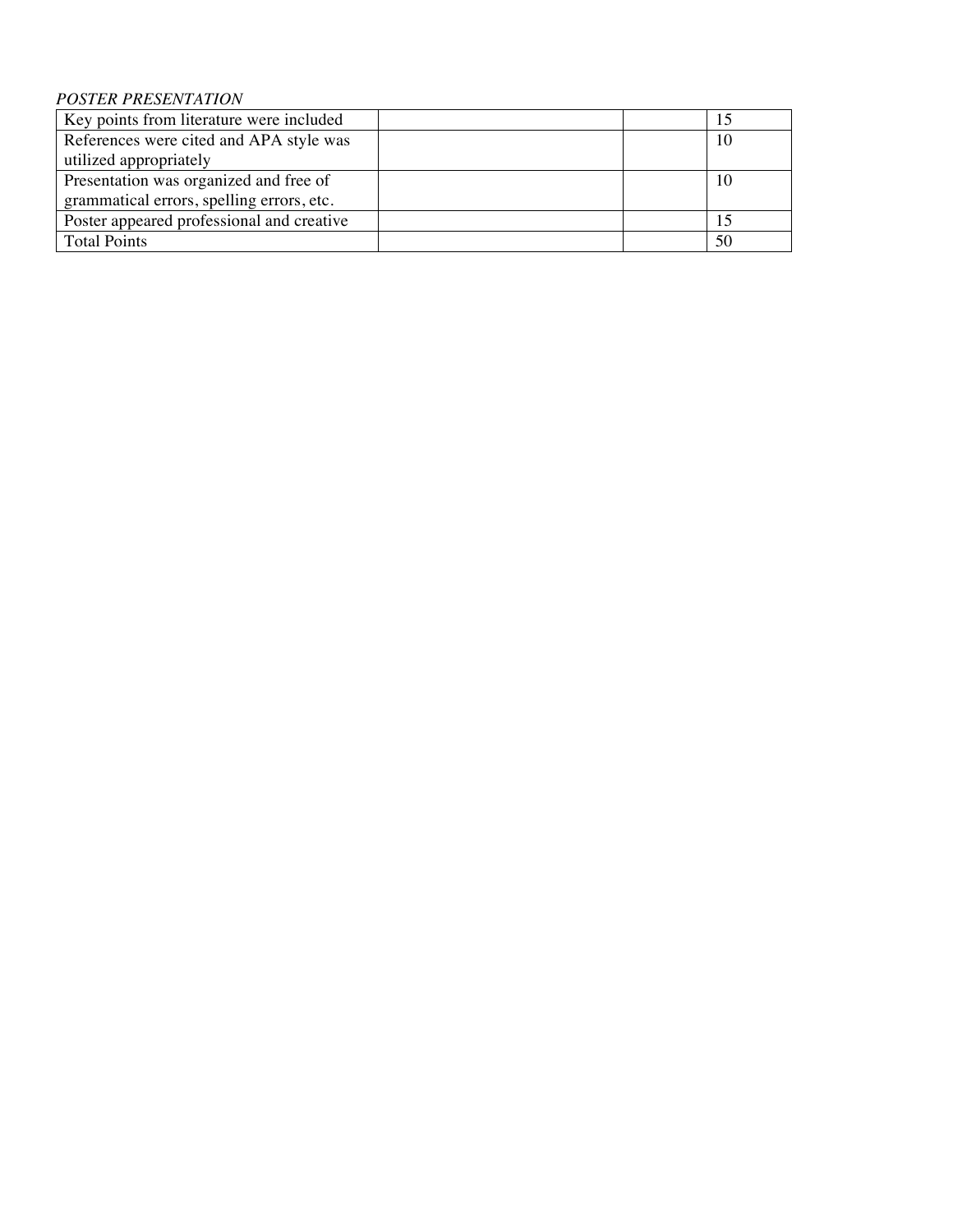# **APPENDIX A: STUDENT NOTICES**

#### Diversity Statement:

This is meant to be a safe, welcoming, and inclusive classroom environment for students of all races, ethnicities, sexual orientations, gender identities/variances, ages, religions, economic classes, and ability statuses. As such, you will be encouraged and challenged to use language and basic counseling techniques that are respectful, inclusive, representative and culturally appropriate.

#### Students with Disabilities Notice:

Students with documented disabilities who may need accommodations, who have any medical emergency information the instructor should know of, or who need special arrangements in the event of an evacuation, should make an appointment with the instructor as soon as possible, no later than the 1st week of the term.

#### Confidentiality Notice:

As a reminder, all information concerning clients, supervisees, and classmates must be kept confidential. Confidentiality is a crucial element in the counseling profession and should also be upheld with clients, supervisees, and peers. Any discussion should be conducted in such a manner that persons are protected by the limits of confidentiality. Confidentiality will be broken if there is evidence that you have been or pose a potential danger to others or if you break ethical or legal standards as established by the Counseling Profession. Be sure to respect confidentiality outside the class. Do not discuss classmates in public places where your conversation could be overheard. Do not discuss your classmates with persons outside the class such as spouses, family members, etc.

#### Electronic Device Notice:

As a matter of courtesy to your classmates and the instructor, please turn off your beepers, cell phones, and any other electronic toys that make any noise.

#### Recording Policy:

Excluding students with a documented disability, the use of electronic recording devices in class are prohibited without prior permission of the instructor. Also, the recording of clinical material is prohibited to all students.

#### Academic Dishonesty Policy:

Academic dishonesty is a basis for disciplinary action. Academic dishonesty includes, but is not limited to, activities such as cheating, using or purchasing "ghost-written" papers, and plagiarism (presenting as one's own the intellectual or creative accomplishments of another without giving credit to the source[s]). The faculty member, in whose course or under whose tutelage an act of academic dishonesty occurs, has the option of failing the students for the academic hours in question and may refer the case to other academic personnel for further action. Penalties for academic dishonesty may include expulsion from the university.

#### Class Visitor Policy

Due to the clinical nature of this course, visitors of any age are not allowed.

# **Winona Campus Resources**

- Student Support Services, Krueger Library 219, 457-5465 (www.winona.edu/studentsupportservices/)
- Inclusion and Diversity Office, Kryzsko Commons Room 236, 457-5595 (www.winona.edu/inclusion-diversity/)
- Access Services (formerly Disability Services), Maxwell 314, 457-5878 (www.winona.edu/disabilityservices/)
- Counseling and Wellness Services, Integrated Wellness Complex 222, 457-5330 (www.winona.edu/counselingcenter/)
- GLBTA Advocate, contact Counseling and Wellness Services for name and number of the current Advocate
- Tutoring Services, Krueger Library 220, 457-5680 (http://www.winona.edu/tutoring/)
- Writing Center, Minné Hall 348, 457-5505 (www.winona.edu/writingcenter/)
- Math Achievement Center, Tau 313, 457-5370 (http://www.winona.edu/mathematics/mac/)
- Advising Services Warrior Success Center, Maxwell 314, 457-5878 (www.winona.edu/advising/)

#### **Details about Campus Resources**

• Two good places to help you find resources of all kinds on campus are *Student Support Services* and *the Inclusion and Diversity Office*. Both offices are dedicated to helping students of all races, ethnicities, economic backgrounds, nationalities, and sexual orientations. They can facilitate tutoring and point you to a wide range of resources.